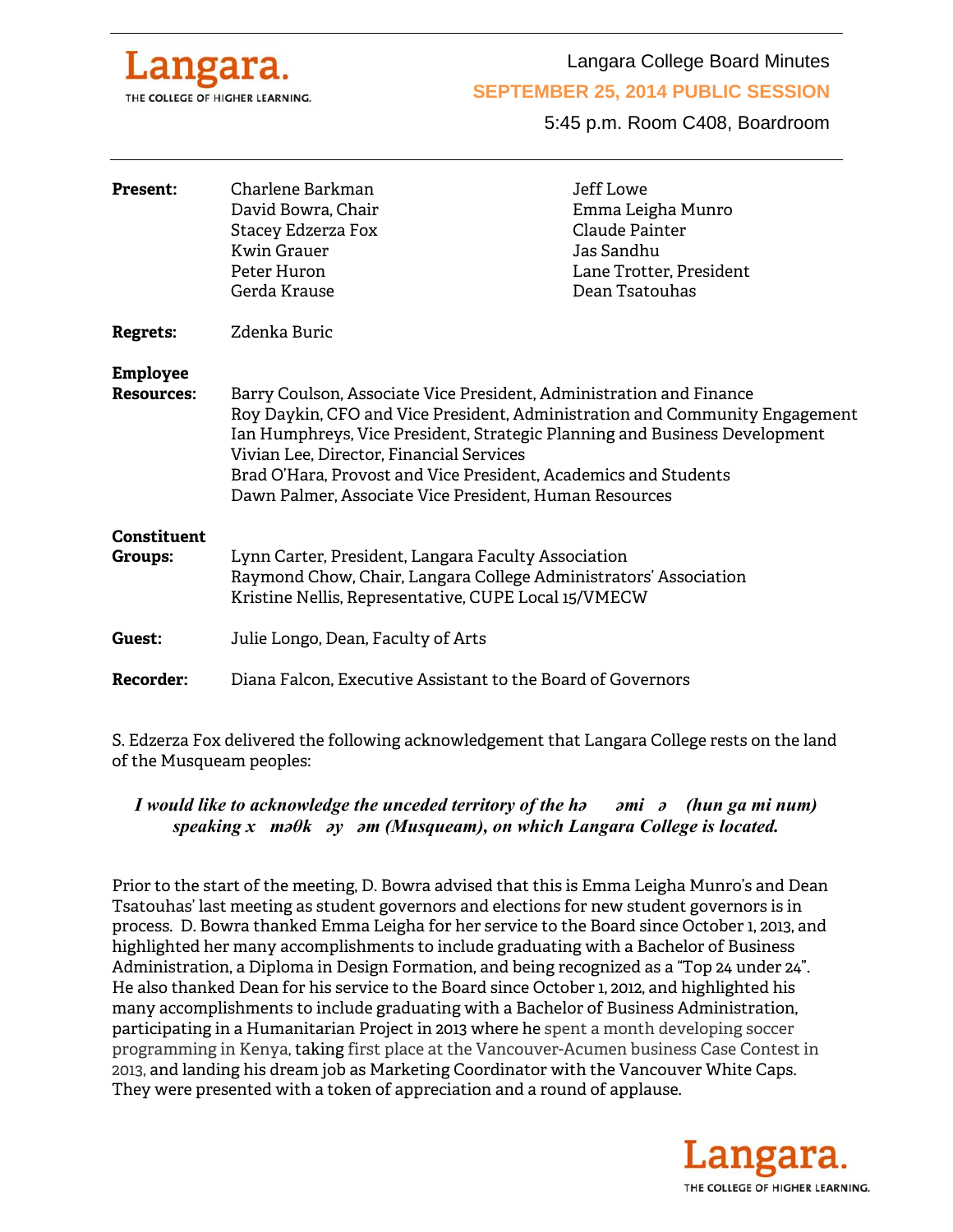D. Bowra welcomed new board member Charlene Barkman who was appointed for a one-year term effective August 1, 2014. Charlene is the Sales Manager of Eagle West Cranes, holds a Bachelor of Arts and a Master of Business Administration, and is a member of the Vancouver Regional Construction Association and the Canadian Construction Women organization.

## **1. CALL TO ORDER AND CHAIR'S REMARKS**

There being a Quorum present, Chair David Bowra called the meeting to order at 5:45 p.m. He conveyed regrets from those unable to attend, and welcomed visitors V. Lee, Director, Financial Services and J. Longo, Dean, Faculty of Arts.

## **2. APPROVAL OF AGENDA/CONSENT AGENDA**

D. Bowra highlighted his memo dated September 17, 2014, which identified a change to the agenda to include a Consent Agenda. A consent agenda includes routine items which would help streamline the process to ensure a better use of Board Member's time and allow the focus to be on substantive issues. He asked for board members opinions and the consensus was in favour of the consent agenda. It was recommended that a verbal President's Report remain as a standing item on the regular portion of the agenda to allow for reports to the Board.

It was moved by J. Lowe, seconded by K. Grauer and unanimously resolved:

## **THAT, the Langara College Board approve the agenda and approve/acknowledge the following items and motion on the consent agenda:**

- 2.1 Minutes of the Public Meeting held June 26, 2014 Approved
- 2.2 Chair's Report Acknowledged
- 2.3 President's Report July September 2014 Acknowledged

## **3. COMMITTEE REPORTS**

## **3.1 Governance and Nominating Committee**

- **Minutes of Meeting held on July 4, 2014**
- **Minutes of Meeting held on September 12, 2014**

J. Lowe highlighted the minutes of the meetings held on July 4, 2014, and September 12, 2014 where the draft work plan was provided for information, where the policies on risk management and board orientation were reviewed, and where committee structure was reviewed.

## **3.2 Board Coordinating Committee**

## **– Minutes of Meeting held on July 10, 2014**

D. Bowra highlighted the minutes of the Board Coordinating Committee meeting held on July 10, 2014, where the 2013/14 Public Sector Executive Compensation Report was reviewed and approved for submission to the Ministry.

# **4. FOR ACTION**

## **4.1 Governance and Nominating Committee**

J. Lowe highlighted his memo attached to the agenda and noted the following:

## **a) Board Resolution 313 – Human Resources Committee**

The Governance and Nominating Committee (GNC) determined that there was not a need for the Human Resources Committee as a Standing Committee and that any Human Resources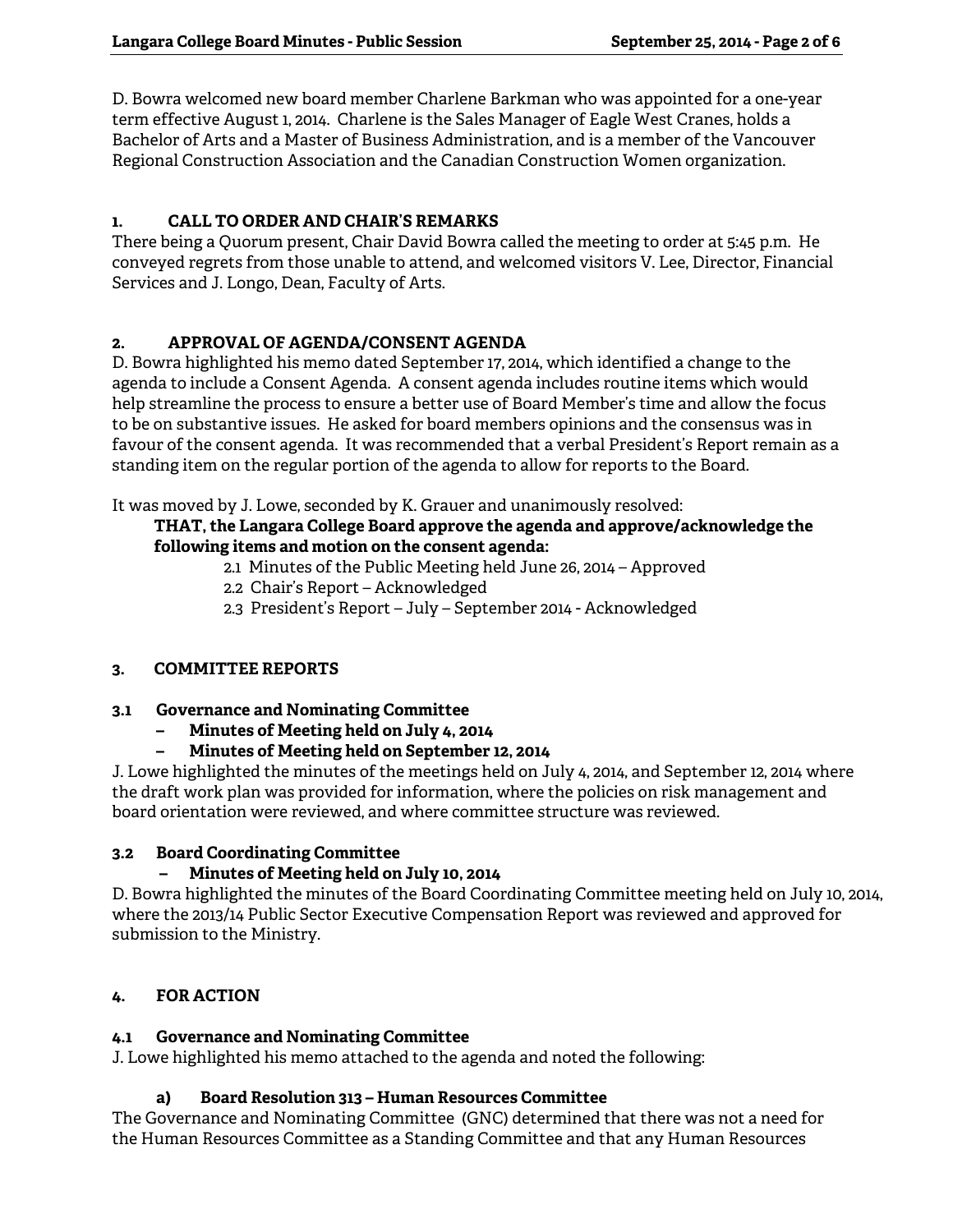issues that arise could be addressed through a task group. The GNC recommended that the Human Resources Committee be disbanded and Board Resolution 313 be rescinded.

It was moved by J. Lowe, seconded by K. Grauer

**THAT, the Human Resources Committee be disbanded and Board Resolution 313 be rescinded.** 

**Carried Unanimously.** 

#### **b) Board Resolution 321 – Board Development and Nominations Committee**

The Governance and Nominating Committee (GNC) advised that they have absorbed the majority of the responsibilities of the Board Development and Nominations Committee and the committee is no longer required. The GNC recommended that the Board Development and Nominations Committee be disbanded and Board Resolution 321 be rescinded.

It was moved by J. Lowe, seconded by P. Huron

**THAT, the Board Development and Nominations Committee be disbanded and Board Resolution 321 be rescinded.** 

## **Carried Unanimously.**

#### **c) Policy 470 – Risk Management**

J. Lowe advised that one of the Board's objectives of the President was to establish a risk management policy in keeping with the auditor's recommendations. This objective was completed with the development of Policy 470 – Risk Management attached to the agenda. The Governance and Nominating Committee reviewed the policy and recommended it to the Board for approval.

It was moved by J. Lowe, seconded by K. Grauer

 **THAT, Policy 470 – Risk Management be approved.** 

## **Carried Unanimously.**

## **d) Policy 475 – New Board Member Orientation**

J. Lowe advised that although the Board Manual identified orientation for new board members, there was not a policy in place that identified standard operating protocol. Therefore, Policy 475 – New Board Member Orientation was developed so Board Members have an understanding of New Board Member Orientation. The Governance and Nominating Committee reviewed the policy and recommended it to the Board for approval.

It was moved by J. Lowe, seconded by C. Painter

 **THAT, Policy 475 – New Board Member Orientation be approved.** 

**Carried Unanimously.** 

## **4.2 Statutory Right of Way for Future Public Bike Share Station**

R. Daykin advised that as part of the service agreement for development of the site, a Statutory Right of Way for a Future Public Bike Share Station on Langara property is required. This station would be located at the north east corner adjacent to Ontario Street, identified as 3C and highlighted in yellow on the attached site plan. In response to a question, it was noted that the City of Vancouver will be responsible for any maintenance and security issues and that it would have minimal impact on Langara security.

It was moved by K. Grauer, seconded by J. Lowe

**THAT, the Board approve the disposition of land located at the north east corner adjacent to Ontario Street on Langara property located at 100 West 49th**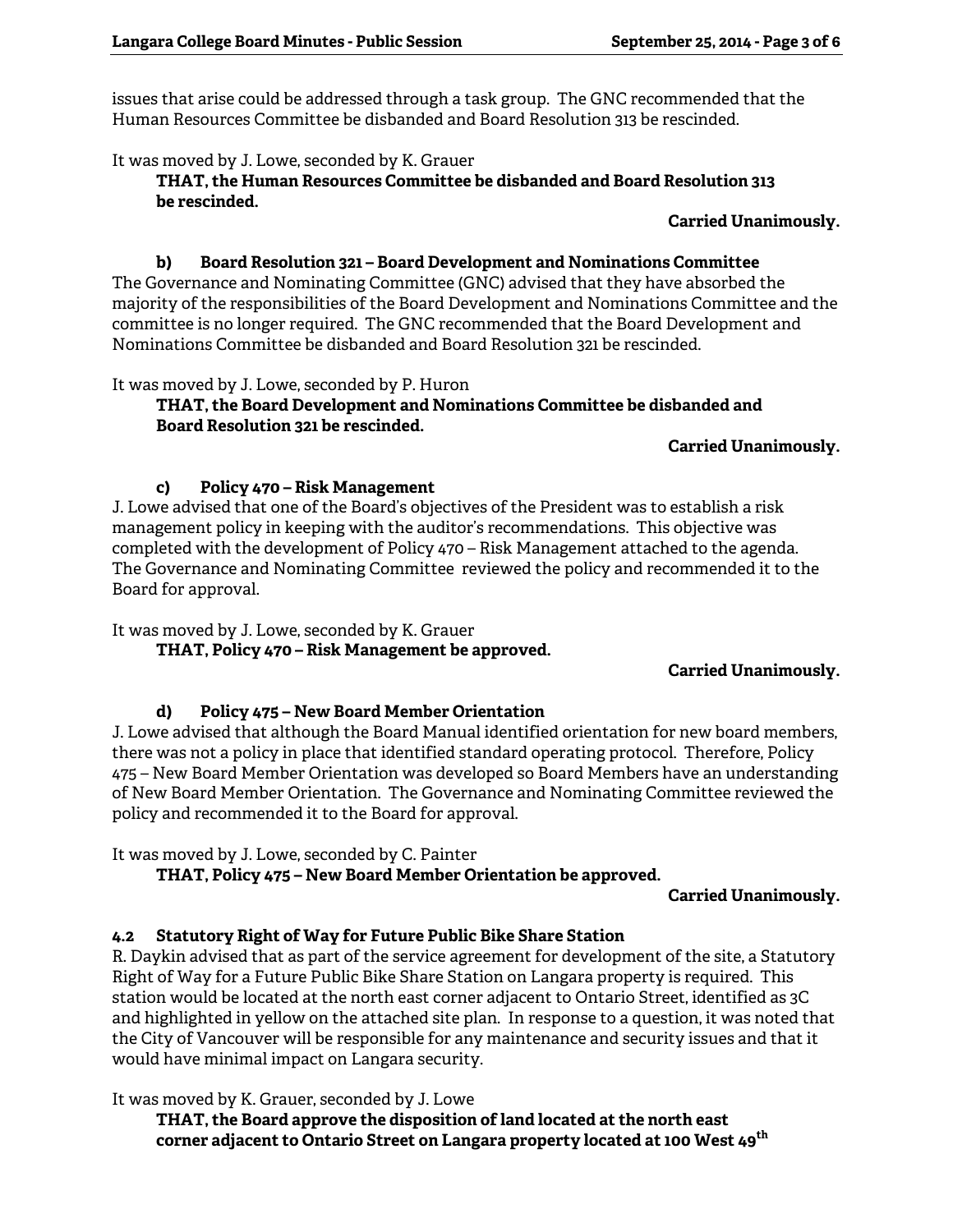**Avenue, Vancouver, BC, to the City of Vancouver for a statutory right of way for a future public bike share station, and** 

**THAT, the Board declares that the disposition of this land will not affect the future delivery of education programs at Langara College.** 

**Carried Unanimously.** 

## **5. FOR INFORMATION'**

## **5.1 Financial Update to June 30, 2014**

B. Coulson highlighted his memo attached to the agenda which provided a financial update for the First Quarter ended June 30, 2014.

## **5.2 2013-2015 Strategic Priorities Update**

R. Daykin highlighted the 2013-2015 Strategic Priorities Update attached to the agenda for information and advised that this was a requirement of his position as Interim President. He advised that the majority of the outcomes and measure have been completed with the remaining challenges in progress of being addressed. Discussion ensued and Board Members questions were answered.

# **5.3 Information Technology Review - Presentation**

I. Humphreys made a presentation on IT review and provided some context to help Board Members understand how the current situation in IT developed over the years. Some observations that were made are:

- The college is only five years into the wireless network and the system has become overwhelmed and is outdated.
- There is a huge impact on student perception in the way services are offered at the college.
- The rate of change in technology has been unimaginable and has created an enormous need to upgrade infrastructure and staffing skillsets.
- AMBiT Consulting performed a comprehensive review of IT operations to determine where it is as opposed to where it needs to be.
- Areas that need to be addressed as deficiencies in our current system were identified.
- Vancouver is a tech hub and this has created difficulties in recruiting because of pay differential.

I. Humphreys identified current objectives and mission critical initiatives over the next 24 months. He advised that the college is in the process of implementing shared services with BCNet that will help alleviate some of the current issues in IT. In response to a question about security in cloudbased technology, I. Humphreys advised that cloud-based technology has the ability to build a security level to keep high level hackers from gaining access. He addressed how the transition will affect teaching and learning and what the cost and transition period would include. He advised that communication strategies are being developed through town halls, etc., to ensure the college understands the implementation process. Questions regarding internal risk, equipment replacement, and recovery process were addressed. I. Humphreys noted that IT issues will become easier to maintain with cloud-based technology and ensured that data will remain in Canada to avoid any data requests associated with other countries legislation.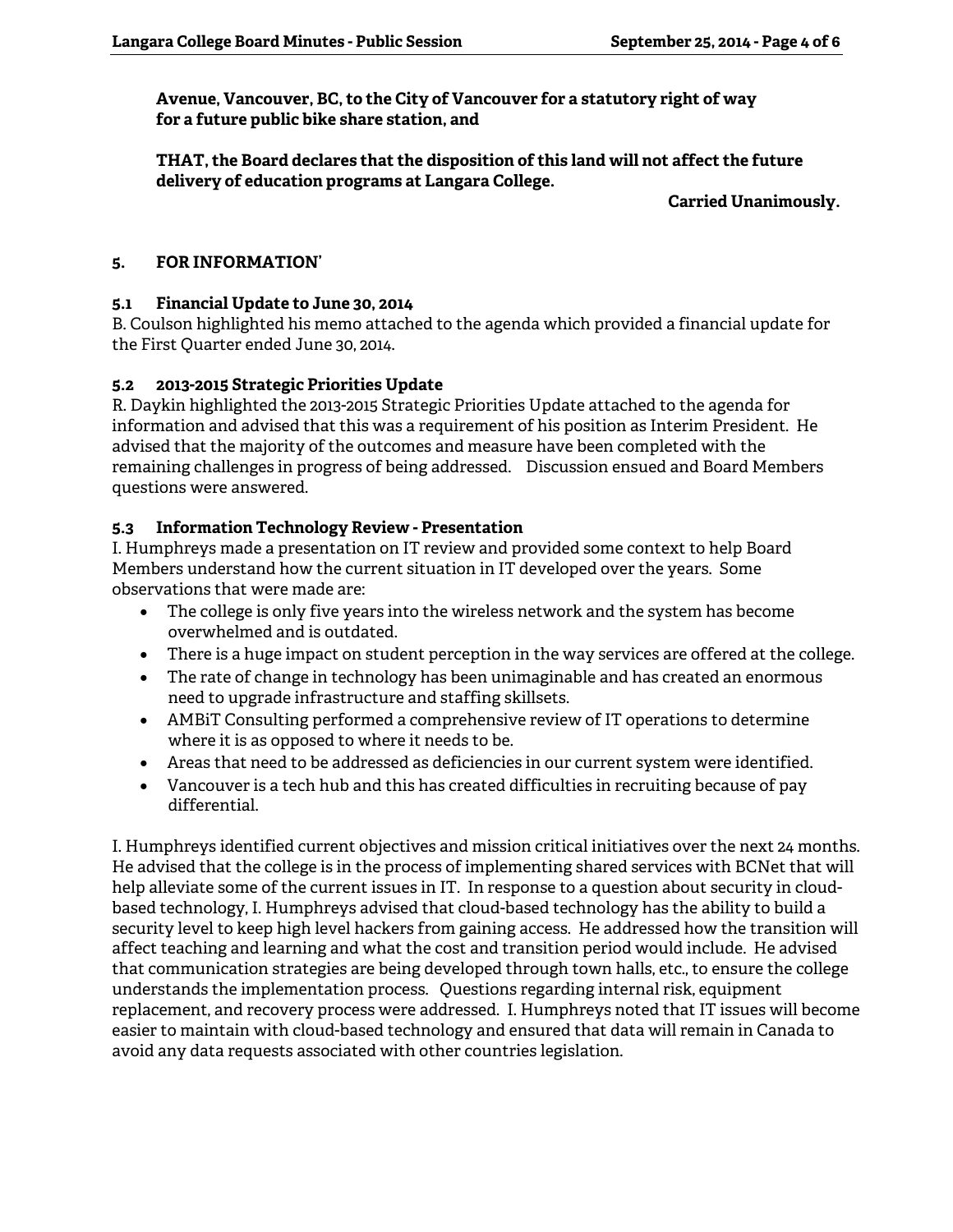## **6. EDUCATION COUNCIL REPORTS**

D. Bowra reminded Board Members of Section 23 of the BC College and Institute Act that requires Education Council to advise the board on the development of educational policy.

## **6.1 Report of the Meeting held on March 18, 2014**

G. Krause highlighted the summary report of the Education Council meeting held on March 18, 2014, attached to the agenda and made particular note to a number of program changes in Langara School of Management that would allow students to apply directly to the individual program rather than through the BBA. She also highlighted new courses in Langara School of Management and Engineering Transfer and a change to Policy E1003 – Student Code of Conduct.

## **6.2 Report of the Meeting held on April 22, 2014**

G. Krause highlighted the summary report of the Education Council meeting held on April 22, 2014, attached to the agenda and noted a number of policy changes and discontinued and revisions to programs in Continuing Studies.

## **6.3 Report of the Meeting held on May 20, 2014**

G. Krause highlighted the summary report of the Education Council meeting held on May 20, 2014, attached to the agenda and noted a new program proposal for a Corporate Readiness Certificate in Continuing Studies that meets student aid eligibility criteria.

## **6.4 Report of the Meeting held on June 17, 2014**

G. Krause highlighted the summary report of the Education Council meeting held on June 17, 2014, attached to the agenda and noted new program proposals in the Langara School of Management which will attract both international and domestic students, and the approval of the College's first Academic Plan 2014-2019.

It was moved by C. Painter, seconded by K. Grauer

 **THAT, the Education Council Summary Reports for the meetings held on March 18, 2014; April 22, 2014; May 20, 2014; and, June 17, 2014 be received for information. Carried Unanimously.** 

## **7. BOARD MEMBERS' REPORT**

Nil.

# **8. CONSTITUENT GROUP REPORTS**

Nil.

## **9. VISITORS' COMMENTS**

Nil.